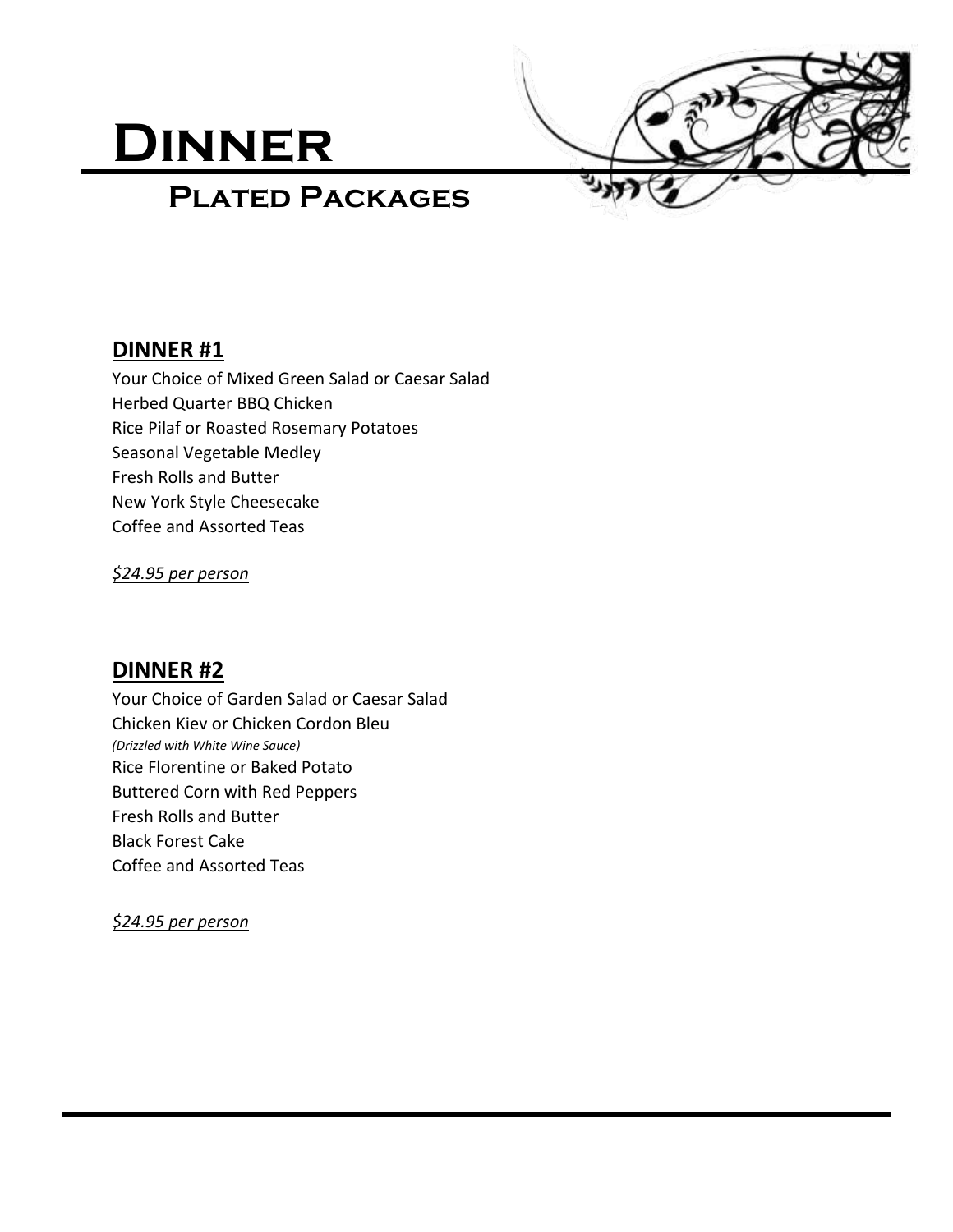

# **DINNER #3**

Your Choice of Garden Salad or Caesar Salad Roast Turkey with Newfoundland Savory Stuffing Mashed or Roasted Rosemary Potatoes Glazed Carrots Fresh Rolls and Butter Accompanied with Gravy & Cranberries Pumpkin Pie Coffee and Assorted Teas

*\$27.95 per person* 

#### **DINNER #4**

Your Choice of Mixed Greens or Caesar Salad Inside Round Roast of Beef Au Jus Roasted New Potatoes with Butter and Herbs California Blend Fresh Rolls and Butter Fruit Trifle Coffee and Assorted Teas

*\$28.95 per person* 

### **DINNER #5**

Your Choice of Spinach Salad or Caesar Salad Roast Pork Tenderloin Medallions with Apple Chutney Cheddar and Thyme Scalloped Potatoes Seasoned Bean Mixture Fresh Rolls and Butter Coffee and Assorted Teas Apple Pie a la Mode

*\$28.95 per person*